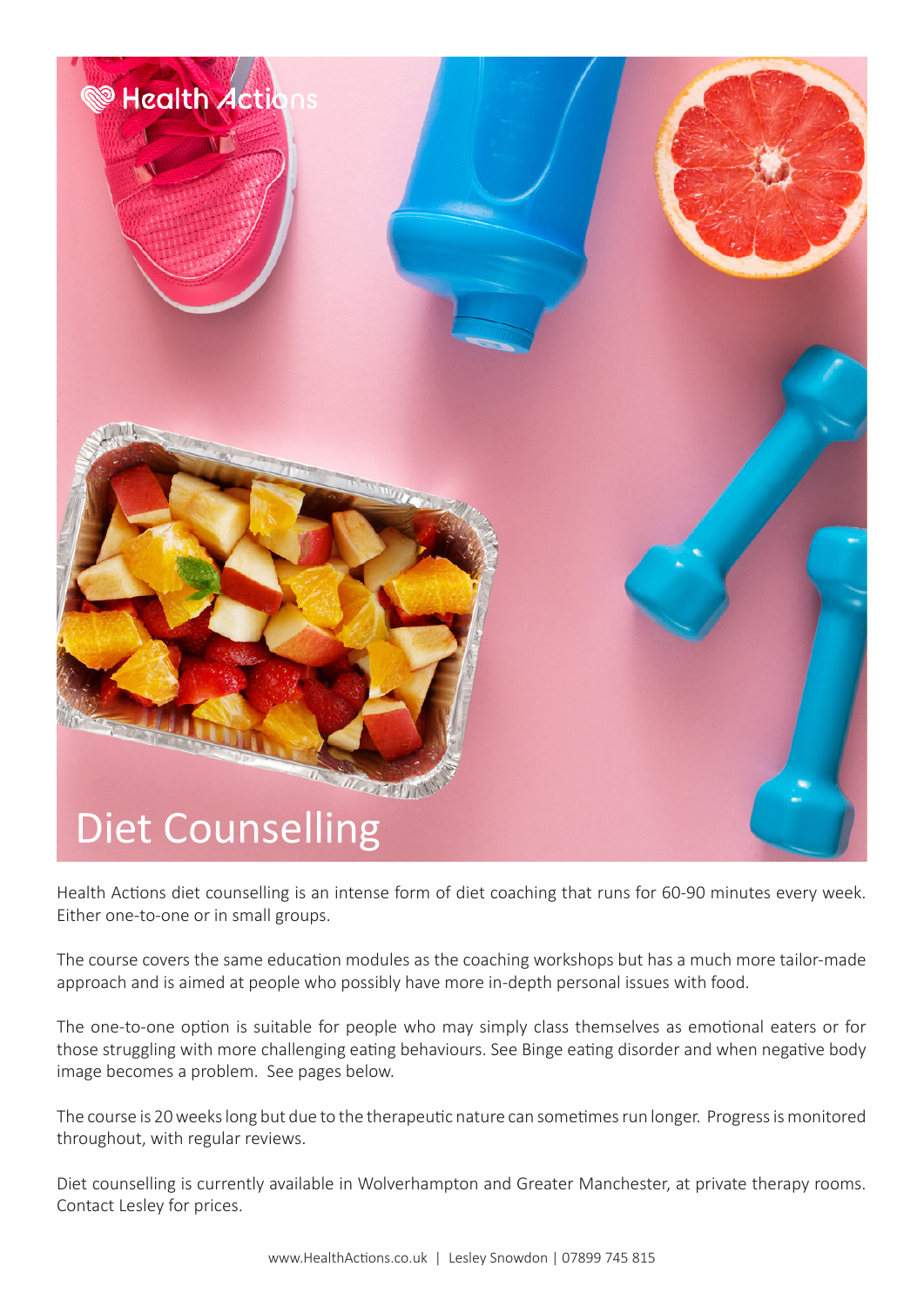## Binge Eating

Are you worried that your eating is out of control? Binge eating disorder is the clinical term for compulsive eating...

BED may be mild or severe, in order to meet the diagnostic criteria, the following are required:

- 1. Recurrent episodes of binge eating characterised by:-
- Secretly eating an inordinate amount of food within a 2-hour period and
- A sense of a lack of control over eating during the episode.
- 2. The binge eating episodes are associated with THREE or more of the following.
- a) Eating more rapidly than normal.
- b) Eating until feeling uncomfortably full.
- c) Eating large amounts of food when not feeling physically hungry.
- d) Eating alone because of being embarrassed by how much one is eating.
- e) Feelings of remorse, disgust or depressed or very guilty after over eating.
- 3. Marked distress over binge eating is present.
- 4. Binge eating occurs on average at least 2 days per week for 6 months.

The binges are not followed by inappropriate compensatory behaviours, e.g. fasting, purging or excessive exercise.

People with BED need counselling to help uncover what is causing them to use food in this way. If you think you might be affected by this then contact Lesley for more information or an appointment to talk about your issues.